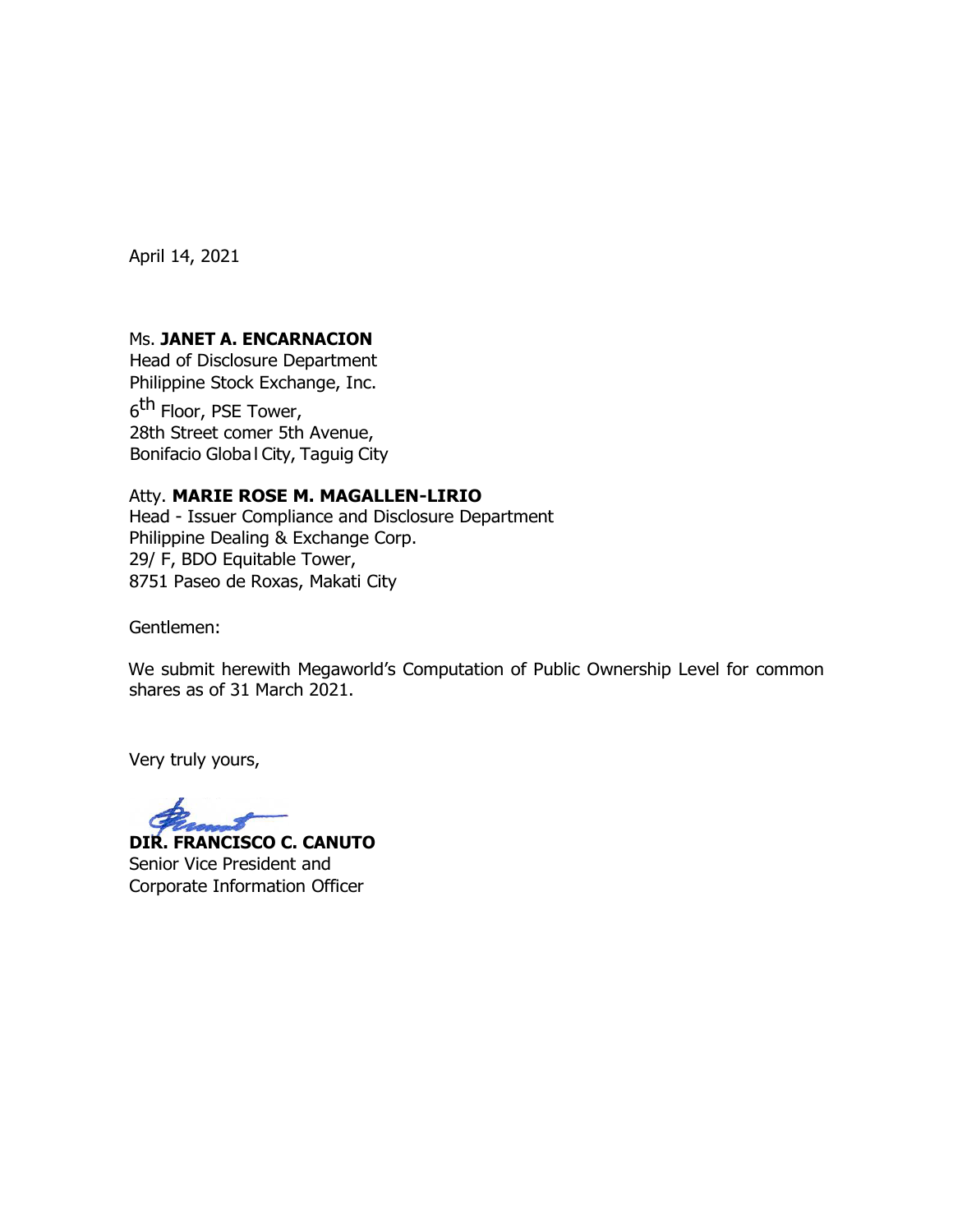The PSE makes no representation on the accuracy, validity, correctness and completeness of the information stated in the respective PORs of listed companies. The PSE shall use the information contained in the POR submitted by the company in computing a company's weight in the index and this may be updated or adjusted consistent with the policy of the Exchange in managing the PSEi and sector indices.



# **Megaworld Corporation MEG**

**PSE Disclosure Form POR-1 - Public Ownership Report Reference: Amended Rule on Minimum Public Ownership**

#### **Report Type**

**D** Monthly

■ Quarterly

**D** Others

**Report Date** Mar 31, 2021

#### **Computation of Public Ownership**

| Number of Issued and<br>Outstanding<br><b>Common Shares</b>               | 32,370,865,872 |
|---------------------------------------------------------------------------|----------------|
| <b>Less: Number of</b><br><b>Treasury</b><br><b>Common Shares, if any</b> | 497,500,000    |
| Number of Outstanding 31,873,365,872<br><b>Common Shares</b>              |                |

## **Less :**

#### **A. Directors**

| <b>Name</b>         | <b>Direct</b> | <b>Indirect</b> | Total direct & indirect shares | % to Total Outstanding Shares |
|---------------------|---------------|-----------------|--------------------------------|-------------------------------|
| Andrew L. Tan       |               |                 |                                |                               |
| Jesus B. Varela     |               |                 |                                |                               |
| Cresencio P. Aquino |               |                 |                                |                               |
| Katherine L. Tan    | 1,891,632     |                 | 1,891,632                      |                               |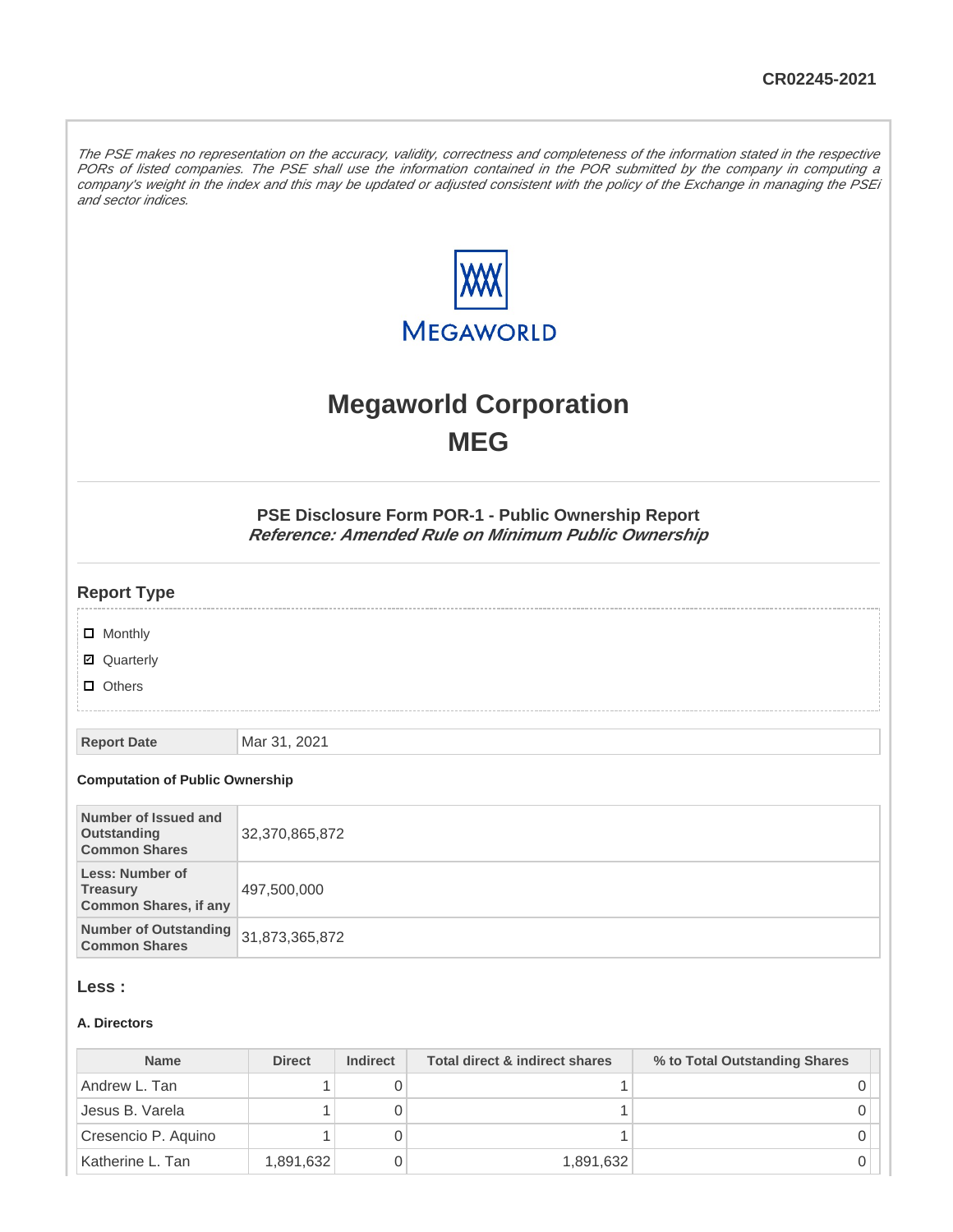| Enrique Santos L. Sy | 80.553    |         | 80.553    |  |
|----------------------|-----------|---------|-----------|--|
| Kingson U. Sian      |           | 612.500 | 612.501   |  |
| Roberto S. Guevara   |           |         |           |  |
|                      | 1,972,190 | 612.500 | 2,584,690 |  |

#### **B. Officers**

| <b>Name</b>                  | <b>Direct</b> | <b>Indirect</b> | <b>Total direct &amp; indirect shares</b> | % to Total Outstanding Shares |
|------------------------------|---------------|-----------------|-------------------------------------------|-------------------------------|
| Lourdes T. Gutierrez-Alfonso | 806,271       | 167,973         | 974,244                                   | 0                             |
| Kevin Andrew L. Tan          | 0             | 367,205         | 367,205                                   |                               |
| Francisco C. Canuto          | 369,054       | 0               | 369,054                                   | $\Omega$                      |
| Giovanni C. Ng               | 0             | 0               | 0                                         | 0                             |
| Philipps C. Cando            | 0             | 0               | 0                                         | 0                             |
| Maria Victoria M. Acosta     | 0             | 0               | 0                                         | 0                             |
| Noli D. Hernandez            | 0             | 0               | 0                                         | U                             |
| Maria Carla T. Uykim         | 0             | 0               | 0                                         | $\Omega$                      |
| Rafael Antonio S. Perez      | 0             | 0               | 0                                         | 0                             |
| Graham M. Coates             | 0             | 0               | 0                                         | 0                             |
| Jennifer L. Romualdez        | 0             | 0               | $\Omega$                                  | 0                             |
| Kimberly Hazel A. Sta. Maria | 0             | 0               | $\Omega$                                  | ∩                             |
| Cherryll B. Sereno           | 0             | 0               | 0                                         | O                             |
| Anna Michelle T. Llovido     | 0             | $\Omega$        | 0                                         | 0                             |
| Nelileen S. Baxa             | $\Omega$      | $\Omega$        | $\Omega$                                  | U                             |
|                              | 1,175,325     | 535,178         | 1,710,503                                 | 0                             |

## **C. Principal/Substantial Stockholders**

| <b>Name</b>                  | <b>Direct</b>  |                | Indirect Total direct & indirect shares \ % to Total Outstanding Shares |
|------------------------------|----------------|----------------|-------------------------------------------------------------------------|
| Alliance Global Group, Inc.  | 14,310,483,058 | 14,310,483,058 | 44.9                                                                    |
| New Town Land Partners, Inc. | 5,668,530,324  | 5,668,530,324  | 17.78                                                                   |
|                              | 19,979,013,382 | 19,979,013,382 | 62.68                                                                   |

#### **D. Affiliates**

| <b>Name</b>                     | <b>Direct</b> | Indirect   Total direct & indirect shares | % to Total Outstanding Shares |
|---------------------------------|---------------|-------------------------------------------|-------------------------------|
| Richmonde Hotel Group Int       | 420,000,000   | 420,000,000                               | 1.32                          |
| First Centro, Inc.              | 873,012,500   | 873,012,500                               | 2.74                          |
| Megaworld Cebu Properties, Inc. | 143,000,000   | 143,000,000                               | 0.45                          |
|                                 | 1,436,012,500 | 1,436,012,500                             | 4.51                          |

#### **E. Government**

| <b>Name</b> | <b>Direct</b> | <b>Indirect</b> | Total direct & indirect shares | % to Total Outstanding Shares |
|-------------|---------------|-----------------|--------------------------------|-------------------------------|
| <b>NONE</b> |               |                 |                                |                               |
|             |               |                 |                                |                               |

#### **F. Banks**

|  | <b>Name</b> | <b>Direct</b> | Total direct & indirect shares | % to Total Outstanding Shares |  |
|--|-------------|---------------|--------------------------------|-------------------------------|--|
|--|-------------|---------------|--------------------------------|-------------------------------|--|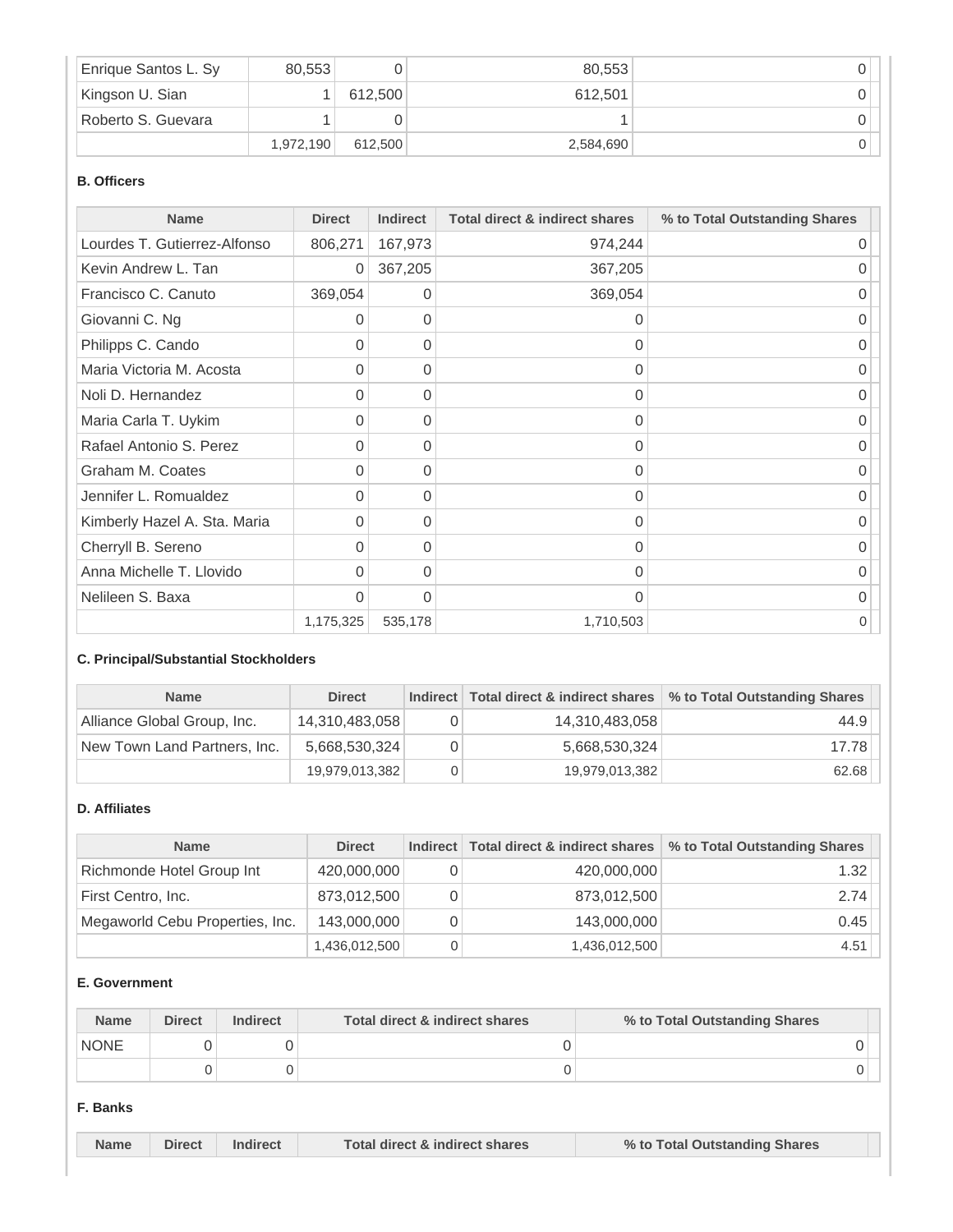| NK<br><b>INI</b> |  |  |
|------------------|--|--|
|                  |  |  |

# **G. Employees**

| <b>Name</b> | <b>Direct</b> | <b>Indirect</b> | Total direct & indirect shares | % to Total Outstanding Shares |  |
|-------------|---------------|-----------------|--------------------------------|-------------------------------|--|
| <b>NONE</b> |               |                 |                                |                               |  |
|             |               |                 |                                |                               |  |

## **H. Lock-Up Shares**

| <b>Name</b> | <b>Direct</b> | <b>Indirect</b> | Total direct & indirect shares | % to Total Outstanding Shares |
|-------------|---------------|-----------------|--------------------------------|-------------------------------|
| <b>NONE</b> |               |                 |                                |                               |
|             |               |                 |                                |                               |

#### **I. Others**

| <b>Name</b> | <b>Direct</b> | <b>Indirect</b> | Total direct & indirect shares | % to Total Outstanding Shares |  |
|-------------|---------------|-----------------|--------------------------------|-------------------------------|--|
| <b>NONE</b> |               |                 |                                |                               |  |
|             |               |                 |                                |                               |  |

| Number of Listed<br><b>Common Shares</b>                | 32,370,865,872 |
|---------------------------------------------------------|----------------|
| <b>Total Number of</b><br><b>Non-Public Shares</b>      | 21,419,321,075 |
| <b>Total Number of Shares</b><br>Owned<br>by the Public | 10,454,044,797 |
| <b>Public Ownership</b><br>Percentage                   | 32.80          |

#### **Other Relevant Information**

None

# **Filed on behalf by:**

| <b>Name</b><br>l Anna Michelle Llovido I  |  |
|-------------------------------------------|--|
| Corporate Secretary<br><b>Designation</b> |  |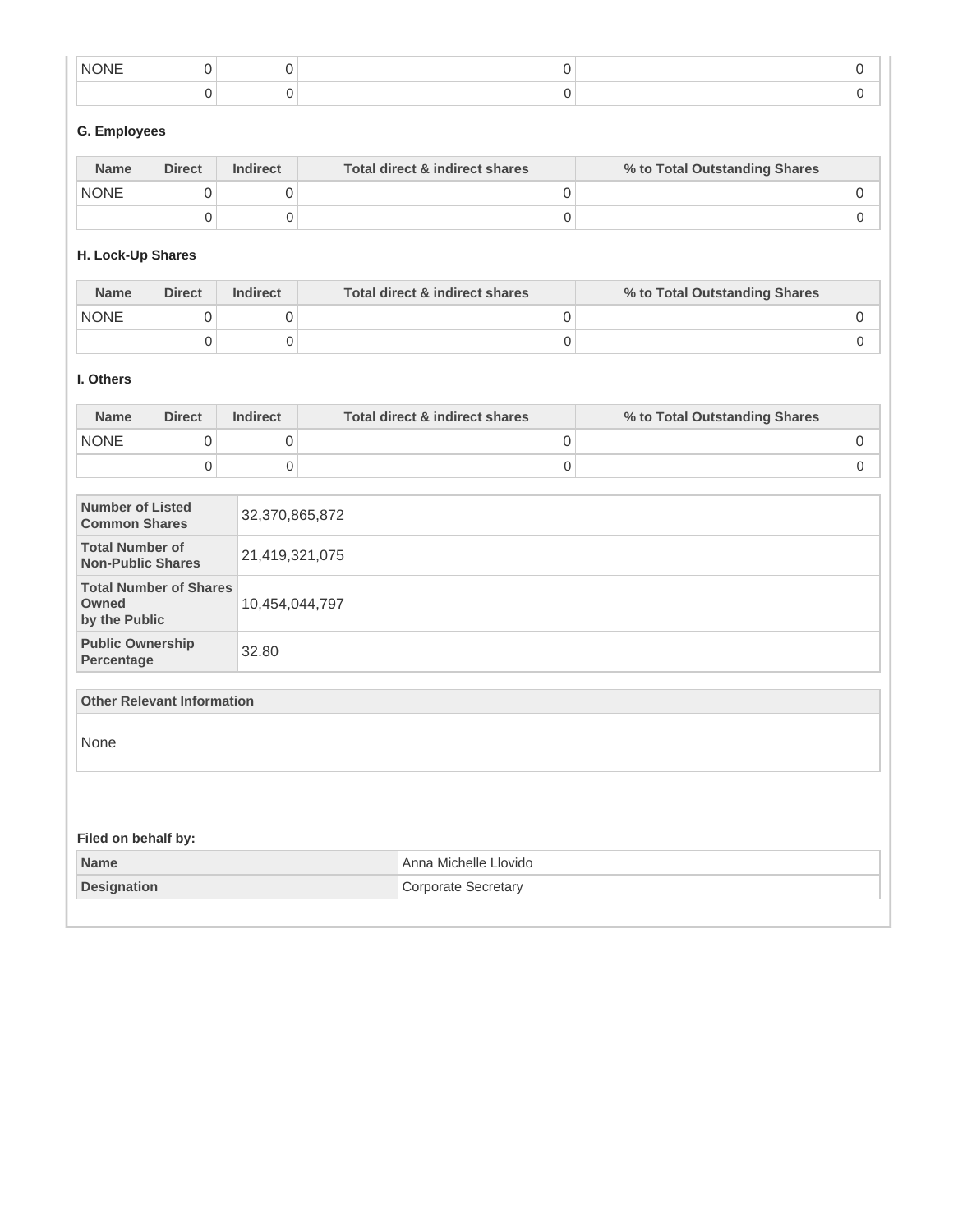#### **MEGAWORLD CORPORATION**

**Computation of Public Ownership Level as of 31 March 2021**

Number of Issued Common and Preferred Shares **38,370,865,872** 38,370,865,872

Less: Number of Treasury Shares **497,500,000** Less: Number of Issued and Outstanding Common Shares

**37,873,365,872**

| ∟∪∪.                                                                                                                                           | % to total<br><b>Outstanding Common</b><br><b>Shares</b> | Number<br>of Common<br><b>Shares</b> |           |
|------------------------------------------------------------------------------------------------------------------------------------------------|----------------------------------------------------------|--------------------------------------|-----------|
| <b>Directors</b>                                                                                                                               |                                                          |                                      |           |
| <b>Chairman Andrew L. Tan</b>                                                                                                                  | 0.00000000%                                              | $\mathbf{1}$                         |           |
| Dir. Jesus B. Varela                                                                                                                           | 0.00000000%                                              | $\mathbf{1}$                         |           |
| Dir. Cresencio P. Aquino                                                                                                                       | 0.00000000%                                              | 1                                    |           |
| Dir. Katherine L. Tan                                                                                                                          | 0.00499462%                                              | 1,891,632                            |           |
|                                                                                                                                                |                                                          |                                      |           |
| Dir. Enrique Santos L. Sy                                                                                                                      | 0.00021269%                                              | 80,553                               |           |
| Dir. Kingson U. Sian                                                                                                                           | 0.00161723%                                              | 612,501                              |           |
| Dir. Roberto S. Guevara                                                                                                                        | 0.00000000%                                              | 1                                    |           |
| Sub-total                                                                                                                                      | 0.00682456%                                              |                                      | 2,584,690 |
| <b>Officers</b>                                                                                                                                |                                                          |                                      |           |
| Andrew L. Tan<br>President and Chief Exec. Officer                                                                                             | $(0.00000000\%)$                                         | (1)                                  |           |
| Kingson U. Sian<br><b>Executive Director</b>                                                                                                   | (0.00161723%)                                            | (612, 501)                           |           |
| Lourdes T. Gutierrez-Alfonso<br><b>Chief Operating Officer</b>                                                                                 | 0.00257237%                                              | 974.244                              |           |
| Kevin Andrew L. Tan<br>EVP and Chief Strategy Officer                                                                                          | 0.00096956%                                              | 367,205                              |           |
| Francisco C. Canuto<br>SVP, Treasurer, Compliance Officer<br>Corp. Info. Officer and Chief Audit<br><b>Executive and Chief Finance Officer</b> | 0.00097444%                                              | 369,054                              |           |
| Giovanni C. Ng<br>SVP and Finance Director                                                                                                     | 0.00000000%                                              | 0                                    |           |
| Philipps C. Cando<br><b>Managing Director for Operations</b>                                                                                   | 0.00000000%                                              | 0                                    |           |
| Maria Victoria M. Acosta<br>SVP for International Marketing                                                                                    | 0.00000000%                                              | 0                                    |           |
| Noli D. Hernandez<br>EVP for Sales and Marketing                                                                                               | 0.00000000%                                              | 0                                    |           |
| Maria Carla T. Uykim<br>Head of Corp. Advisory and<br>Division                                                                                 | 0.00000000%                                              | 0                                    |           |
| Rafael Antonio S. Perez<br>Head for HR and Corp. Admin. Div.                                                                                   | 0.00000000%                                              | 0                                    |           |
| <b>Graham M. Coates</b><br>Head of Megaworld Lifestyle Malls                                                                                   | 0.00000000%                                              | 0                                    |           |
| Jennifer L. Romualdez<br>Head of Operations Management                                                                                         | 0.00000000%                                              | 0                                    |           |
| Kimberly Hazel A. Sta. Maria<br>AVP for Corporate Comm. and<br><b>Advertising Division</b>                                                     | 0.00000000%                                              | 0                                    |           |
| Cherryll B. Sereno<br>Chief Risk Officer                                                                                                       | 0.00000000%                                              | 0                                    |           |
| Anna Michelle T. Llovido<br>Corporate Secretary                                                                                                | 0.00000000%                                              | 0                                    |           |
| Nelileen S. Sawali<br>Asst. Corp. Secretary                                                                                                    | 0.00000000%                                              | 0                                    |           |
| Sub-total                                                                                                                                      | 0.00451637%                                              |                                      | 1,710,503 |